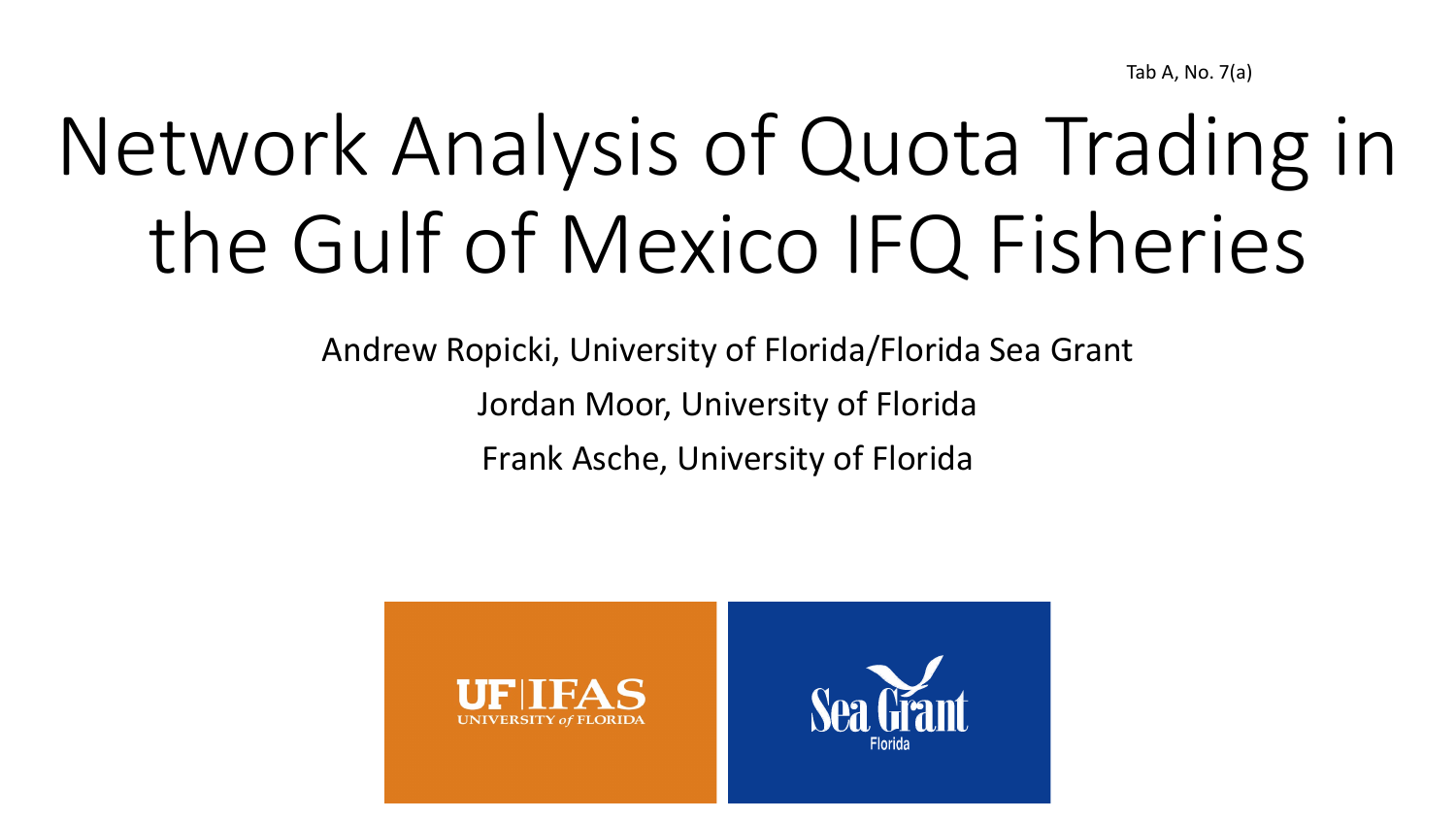### Project Objectives

- Examine the mechanics of quota (allocation and share) trading in the GOM IFQ fisheries
- Evaluate interaction between the quota trading and dockside markets
- Examine the role of dealers in the IFQ trading market
- Examine allocation prices to see if the GOM IFQ allocation market is a single integrated market or several regional markets with different prices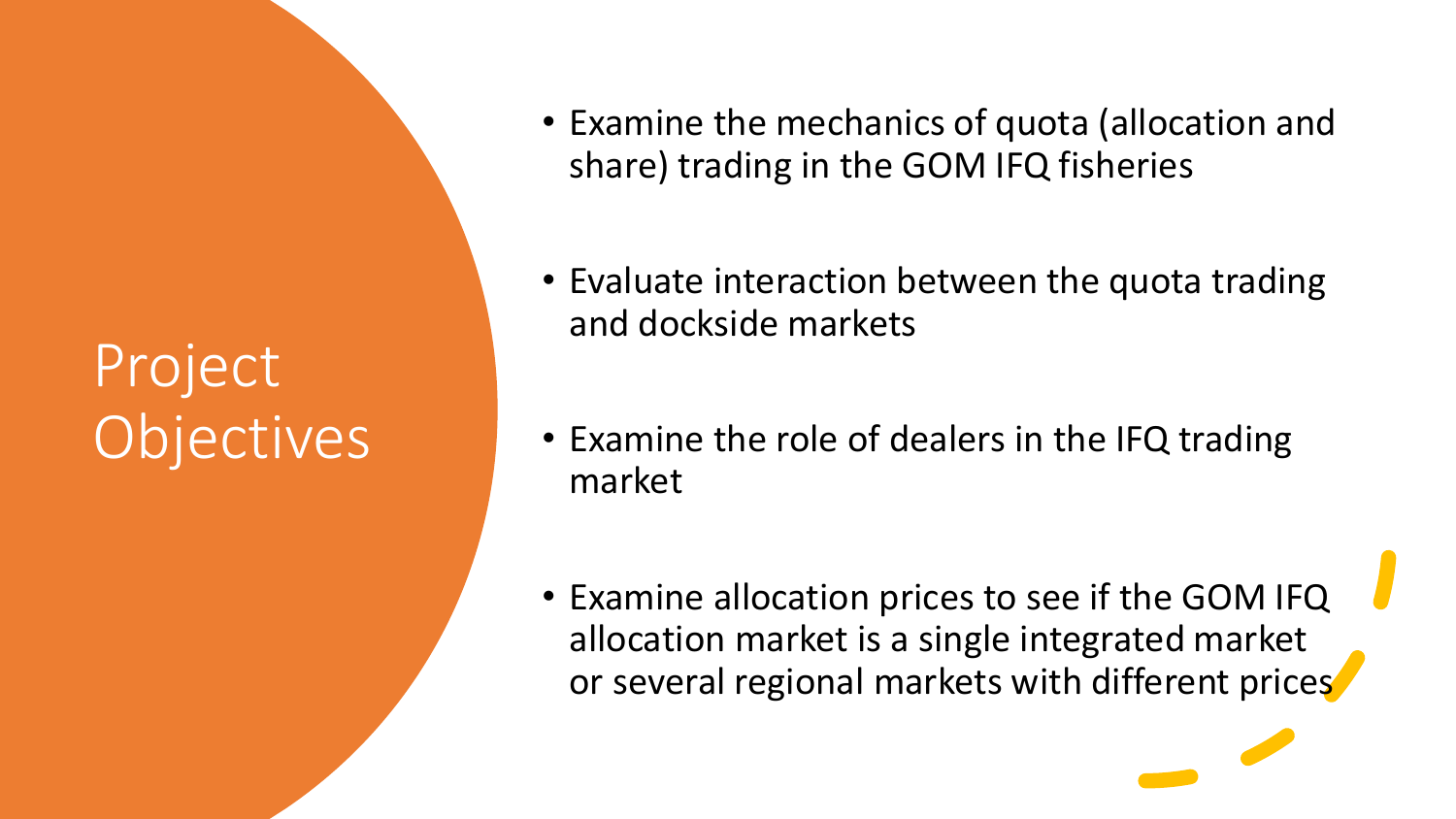### Data Used

- Share, allocation, dockside landings trading data (2007-2019)
	- Buyer, seller, date, amount (lbs), price
- IFQ shareholder account ownership information (account ownership by % for each year)
- Analysis focused on arms-length transactions, shareholder accounts with the same owners were combined into a single entity
	- Stringent definition of account overlap –if Acct #1 is owned by A, B, C, and D and Acct #2 is owned by A,B, and C (no D) then they do not overlap
	- Stringent definition may classify some transactions as arms-length that are not
- IFQ dealer accounts were linked to IFQ shareholder accounts based on internet searches of dealer accounts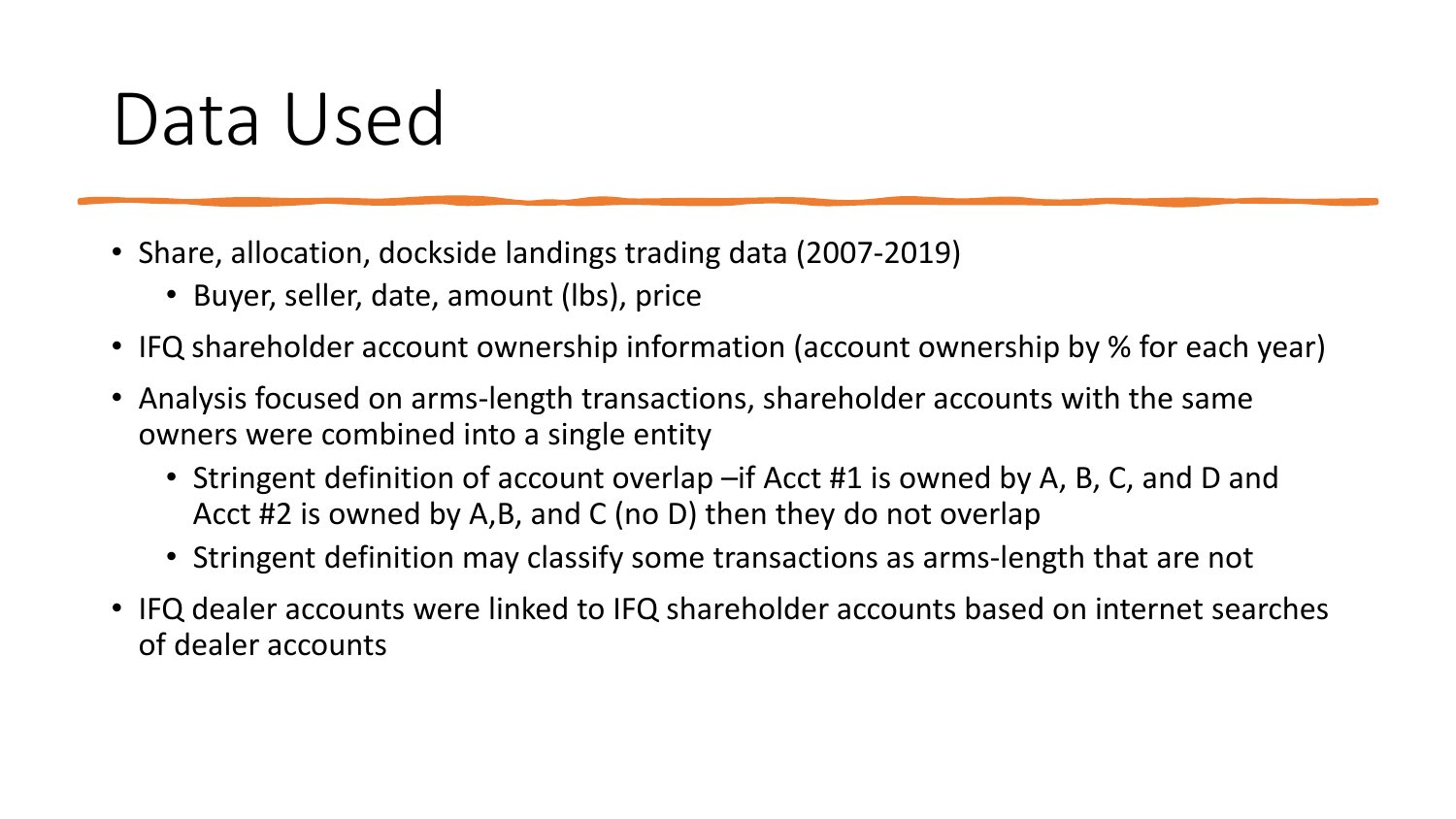## Networks Created

- Allocation Network: Shareholder to shareholder allocation trades
- Share Network: Shareholder to shareholder share trades
- Landings Network: Shareholders sells IFQ species dockside to dealer
- Shared Dealer Network: Shareholders connected if they sold IFQ species dockside to the same dealer
- Networks were created by year and species group (RS, SWG, DWGTF, All IFQ Species)

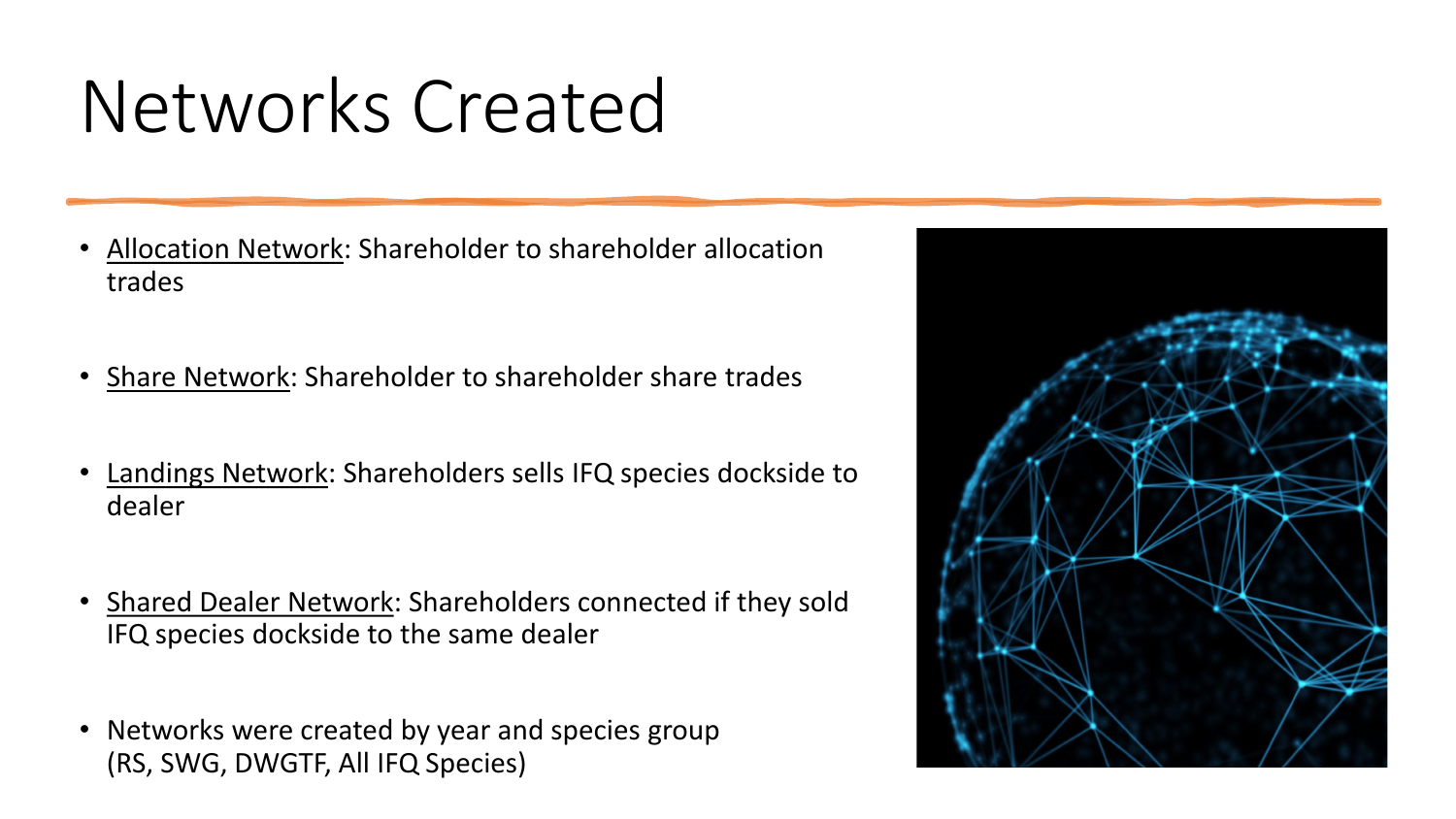#### Allocation Pounds Traded By Dealer Affiliated Accounts

| <b>Year</b> | % of Dealer-Affiliated Shareholder Accounts | <b>Dealer Affiliated Buyer</b> | <b>Dealer Affiliated Seller</b> |
|-------------|---------------------------------------------|--------------------------------|---------------------------------|
| 2010        | 10%                                         | 36%                            | 33%                             |
| 2011        | 11%                                         | 26%                            | 28%                             |
| 2012        | 13%                                         | 30%                            | 30%                             |
| 2013        | 13%                                         | 31%                            | 27%                             |
| 2014        | 15%                                         | 38%                            | 33%                             |
| 2015        | 15%                                         | 39%                            | 33%                             |
| 2016        | 14%                                         | 38%                            | 33%                             |
| 2017        | 14%                                         | 34%                            | 26%                             |
| 2018        | 14%                                         | 36%                            | 27%                             |
| 2019        | 16%                                         | 40%                            | 33%                             |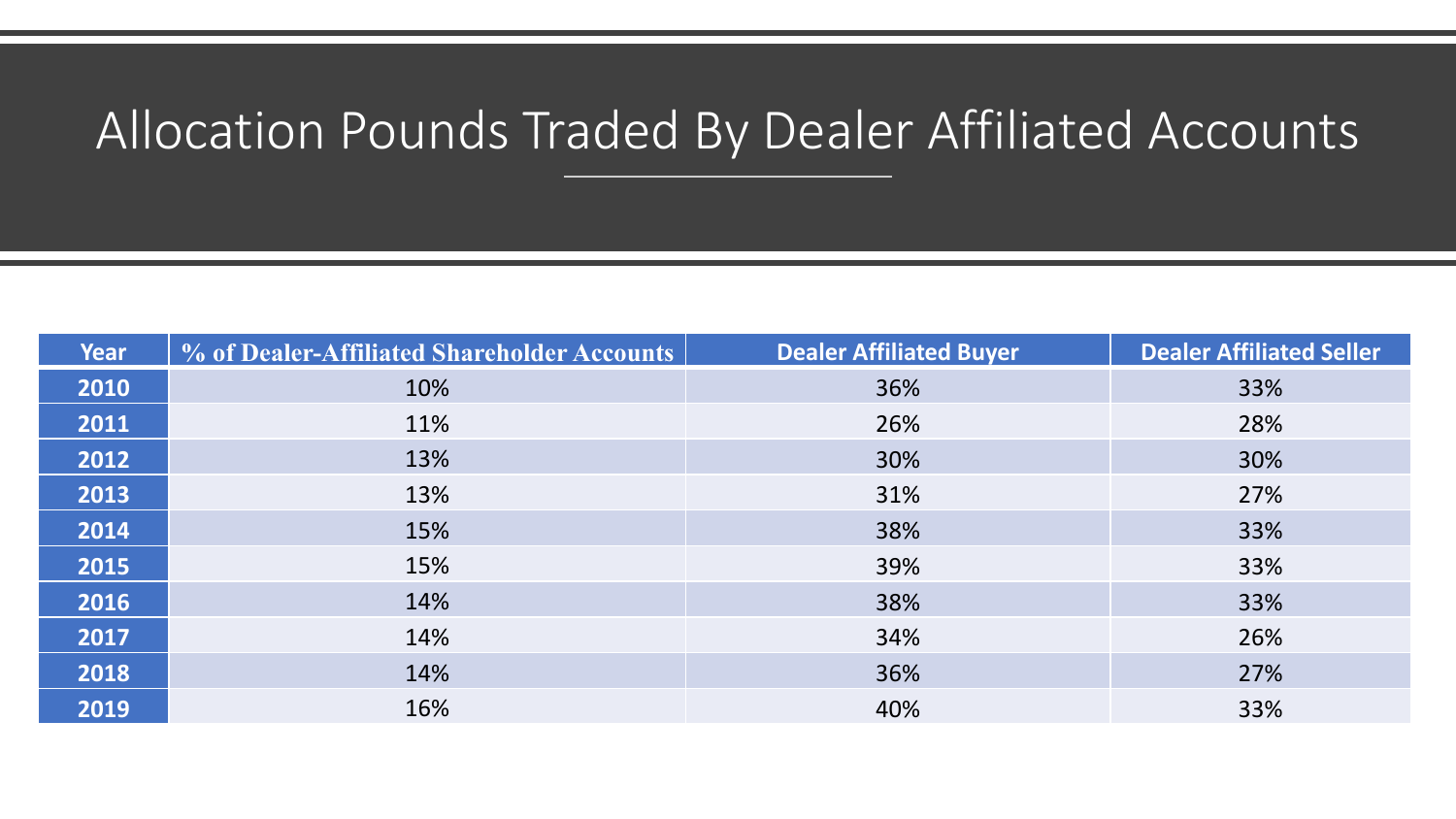# Allocation Trading Pattern Analysis

- Created different relational networks to examine trading patterns
	- Shared Dealer: Shareholders connected if they sold IFQ species dockside to the same dealer
	- Shared County: Shareholders connected if they live in the same county
	- Previous Year Trading: Shareholders connected if they traded allocation in the previous year
- We then measured the overlap between each relational network and the allocation trading network
	- For instance, if two shareholders sold fish to the same dealer and had an allocation trade the two networks were said to have overlapped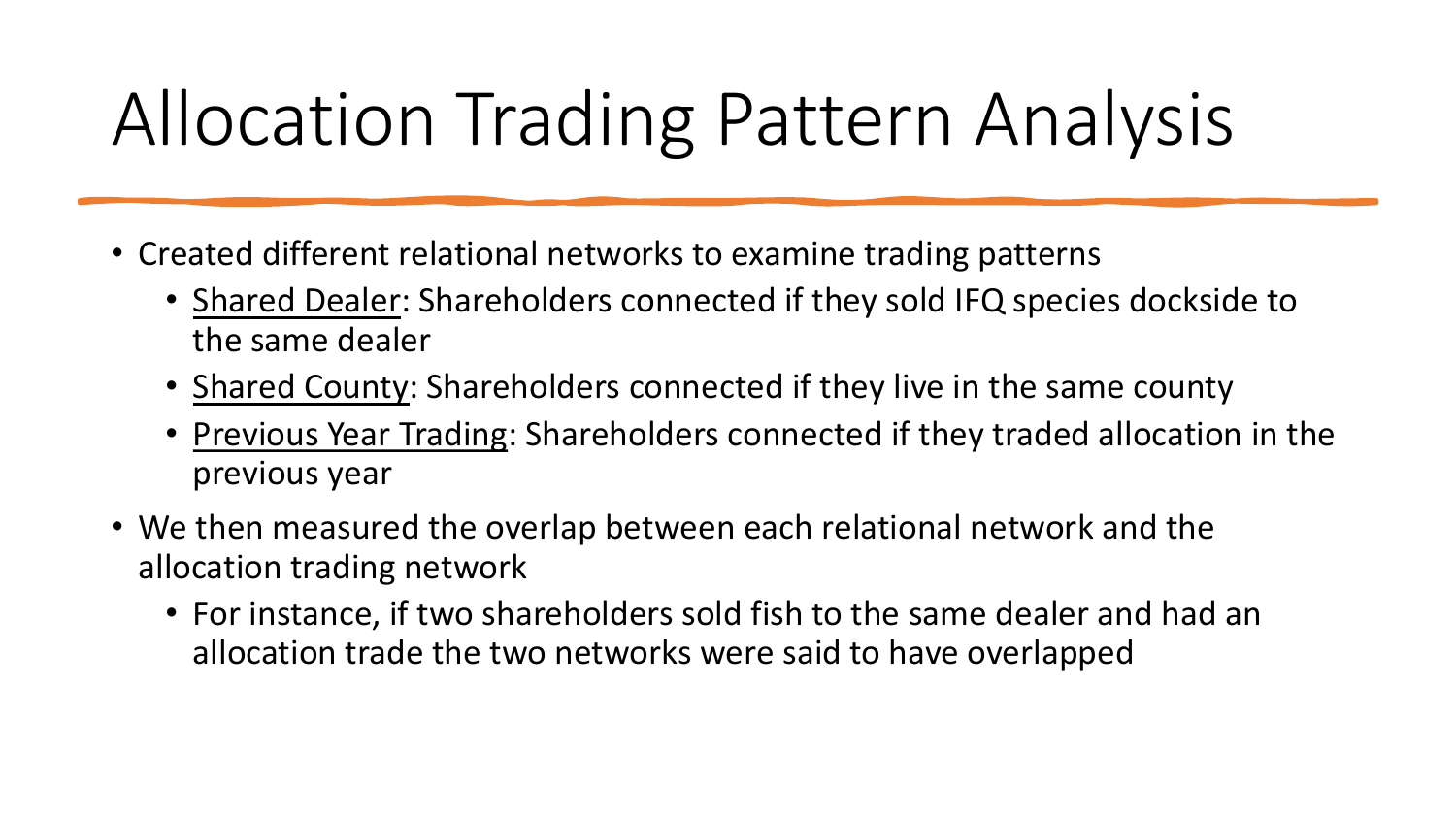# Allocation Trading Pattern Analysis

- Jaccard Index was used to measure the overlap between allocation trading and each relational network
- $JI(A, B) = \frac{|A||B|}{|A||B|}.$
- $|A \cap B|$  Intersection of networks A and B. The intersection is all pairs of shareholders that were **connected in both networks** (allocation and relational)
- $|A \sqcup B|$  Union of networks A and B. The union is all pairs of shareholders that were **connected in at least one of the networks** (allocation and relational)
- The Jaccard Index takes on a value between 0 (no overlap) and 1 (perfect overlap)
- A quadratic assignment procedure (QAP) was used to create 2,500 pairs of matrices where the connections in one of the networks was randomized and Jaccard Index values were calculated.
- The randomized Jaccard Index values were compared to the observed value to determine if these relationships impacted the frequency of allocation trading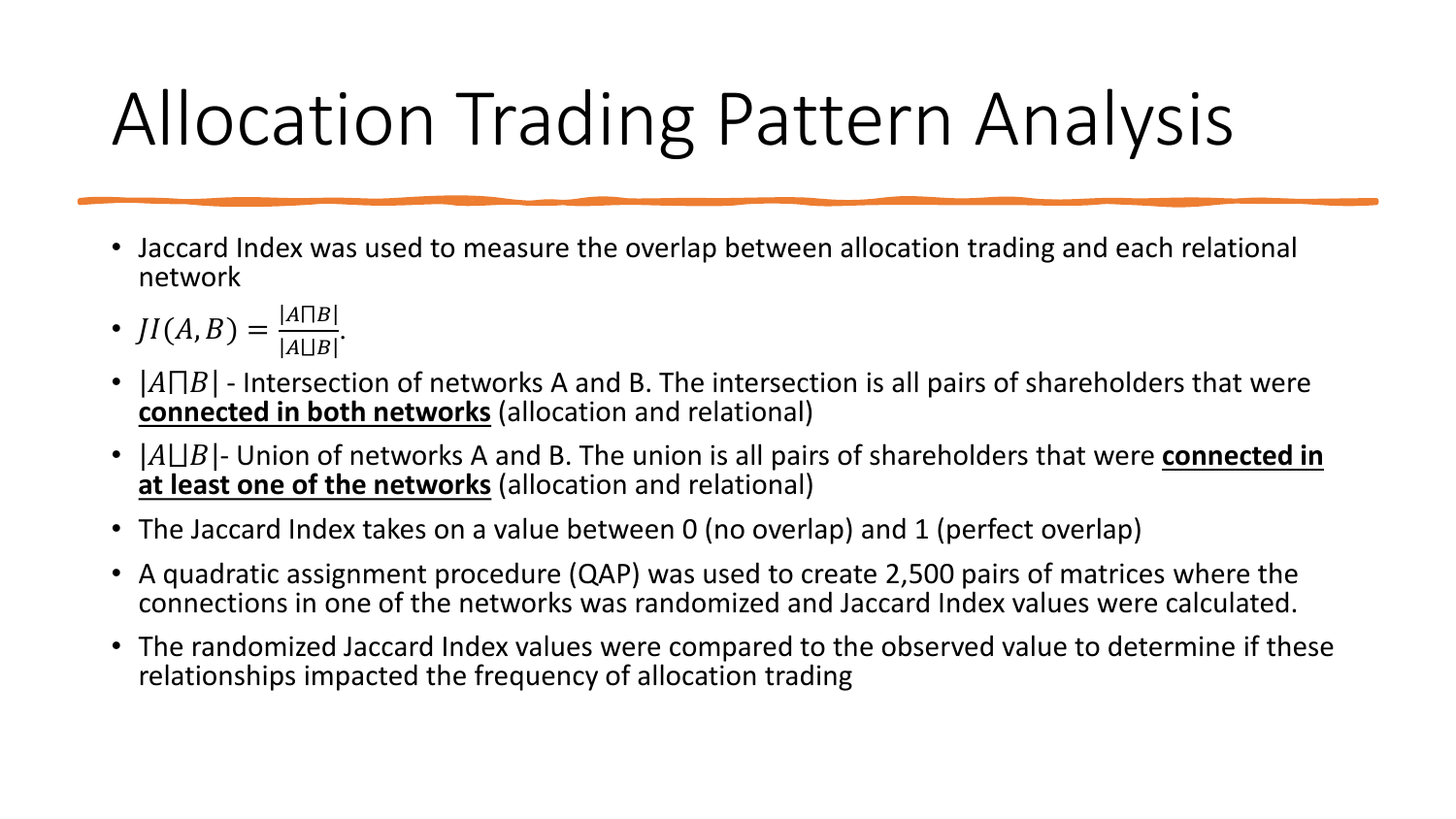# Allocation Trading Pattern Analysis

| <b>Shared Dealer QAP Analysis</b>   |                                                    |            |            |  |  |  |  |  |  |
|-------------------------------------|----------------------------------------------------|------------|------------|--|--|--|--|--|--|
|                                     | 2011                                               | 2015       | 2019       |  |  |  |  |  |  |
| <b>Observed Jaccard Index</b>       | $0.103***$                                         | $0.099***$ | $0.089***$ |  |  |  |  |  |  |
| <b>Average Random Jaccard Index</b> | 0.004                                              | 0.004      | 0.005      |  |  |  |  |  |  |
| Observed/Random                     | 25.75                                              | 24.75      | 17.80      |  |  |  |  |  |  |
|                                     | <b>Shared County QAP Analysis</b>                  |            |            |  |  |  |  |  |  |
|                                     | 2011                                               | 2015       | 2019       |  |  |  |  |  |  |
| <b>Observed Jaccard Index</b>       | $0.045***$                                         | $0.043***$ | $0.044***$ |  |  |  |  |  |  |
| <b>Average Random Jaccard Index</b> | 0.006                                              | 0.006      | 0.006      |  |  |  |  |  |  |
| Observed/Random                     | 7.50                                               | 7.17       | 7.33       |  |  |  |  |  |  |
|                                     | <b>Previous Year Allocation Trade QAP Analysis</b> |            |            |  |  |  |  |  |  |
|                                     | 2011                                               | 2015       | 2019       |  |  |  |  |  |  |
| <b>Observed Jaccard Index</b>       | $0.252***$                                         | $0.318***$ | $0.331***$ |  |  |  |  |  |  |
| <b>Average Random Jaccard Index</b> | 0.003                                              | 0.003      | 0.003      |  |  |  |  |  |  |
| Observed/Random                     | 84.00                                              | 106.00     | 110.33     |  |  |  |  |  |  |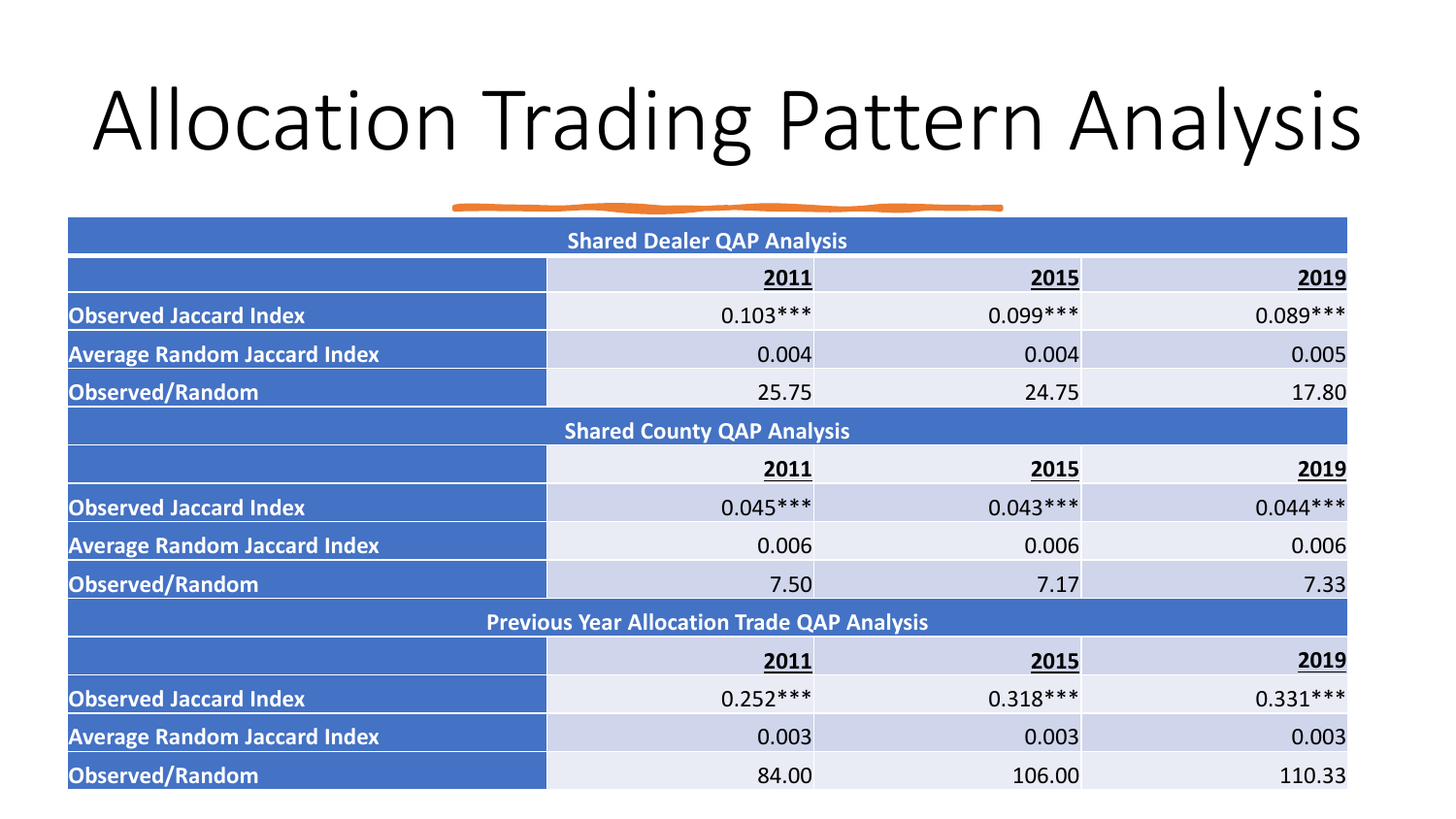#### Fisher Behavior Relative to Dealer Communities

|                                           | 2010 | 2011 | 2012 | 2013 | 2014 | 2015 | 2016 | 2017 | 2018 | 2019 |
|-------------------------------------------|------|------|------|------|------|------|------|------|------|------|
|                                           |      |      |      |      |      |      |      |      |      |      |
| % of Total Pounds Sold to Primary         |      |      |      |      |      |      |      |      |      |      |
| <b>Dealer</b>                             | 93%  | 94%  | 94%  | 94%  | 96%  | 96%  | 97%  | 97%  | 97%  | 95%  |
|                                           |      |      |      |      |      |      |      |      |      |      |
| % of Fishers with same Primary            |      |      |      |      |      |      |      |      |      |      |
| <b>Dealer as Previous Year</b>            | 85%  | 85%  | 89%  | 84%  | 84%  | 86%  | 86%  | 90%  | 87%  | 84%  |
|                                           |      |      |      |      |      |      |      |      |      |      |
| <b>Fisher-to-Fisher Allocation Trades</b> |      |      |      |      |      |      |      |      |      |      |
| <b>Within Dealer Communities</b>          | 68%  | 52%  | 59%  | 63%  | 61%  | 69%  | 63%  | 75%  | 70%  | 71%  |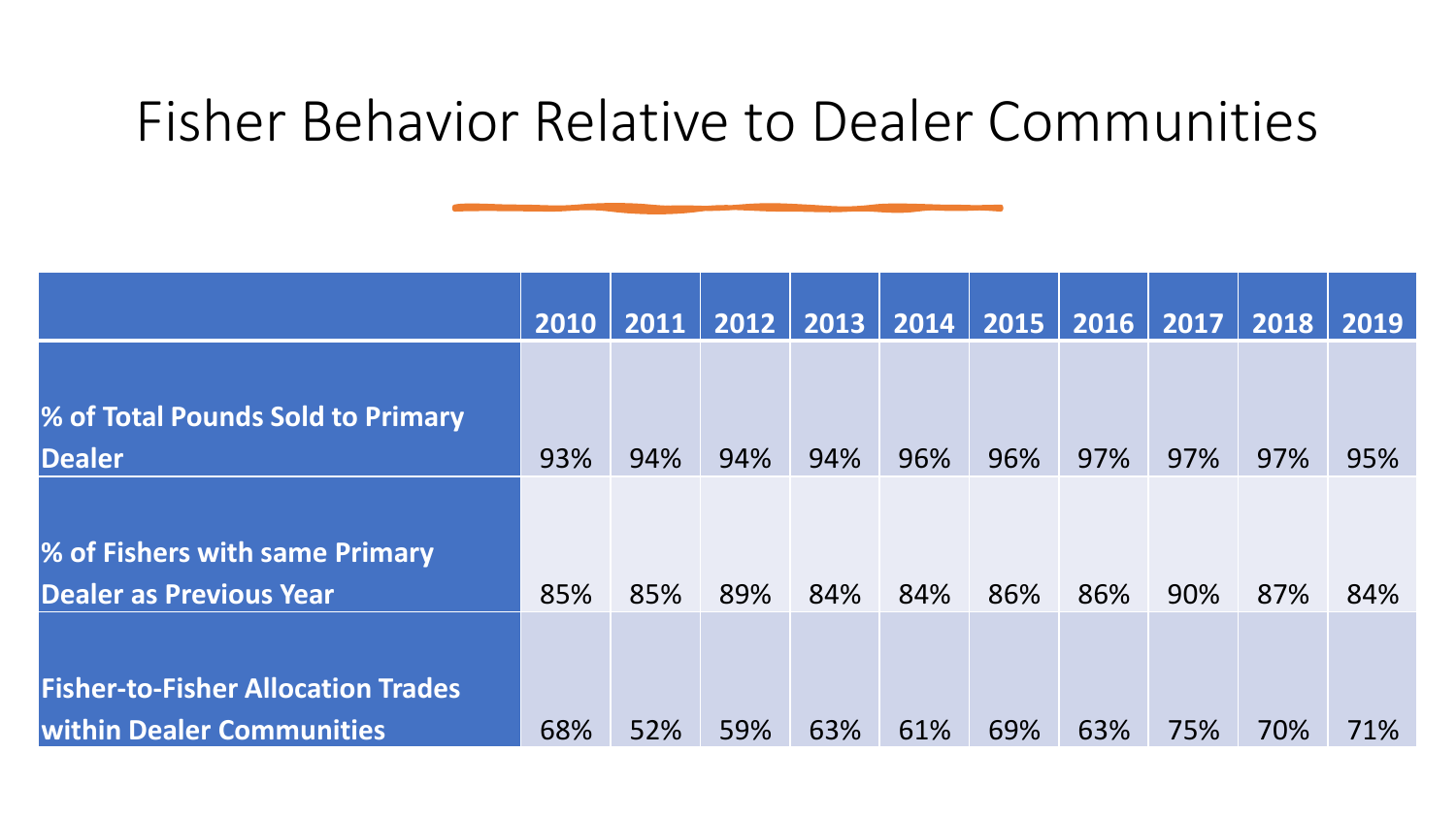#### Non-Fisher Trading Relative to Dealer Communities

|                                                    | 2010 | 2011 | 2012 | 2013 | 2014 | 2015 | 2016 | 2017 | 2018 | 2019 |
|----------------------------------------------------|------|------|------|------|------|------|------|------|------|------|
|                                                    |      |      |      |      |      |      |      |      |      |      |
| <b>Avg. Number of Communities Transacted</b>       |      |      |      |      |      |      |      |      |      |      |
| <b>With by Non-Fishers</b>                         | 1.56 | 1.69 | 1.78 | 1.90 | 1.76 | 1.86 | 1.83 | 1.77 | 1.83 | 2.24 |
|                                                    |      |      |      |      |      |      |      |      |      |      |
| <b>Avg. % of Allocation Pounds Transacted with</b> |      |      |      |      |      |      |      |      |      |      |
| <b>Primary Community</b>                           | 93%  | 93%  | 94%  | 91%  | 91%  | 91%  | 92%  | 93%  | 93%  | 90%  |
|                                                    |      |      |      |      |      |      |      |      |      |      |
| % of Total Allocation Pounds to Primary            |      |      |      |      |      |      |      |      |      |      |
| <b>Community</b>                                   | 76%  | 72%  | 79%  | 73%  | 81%  | 84%  | 84%  | 84%  | 80%  | 80%  |
|                                                    |      |      |      |      |      |      |      |      |      |      |
| % of Non-Fishers with same Primary                 |      |      |      |      |      |      |      |      |      |      |
| <b>Community as Previous Year</b>                  | 62%  | 56%  | 65%  | 63%  | 59%  | 73%  | 73%  | 72%  | 68%  | 68%  |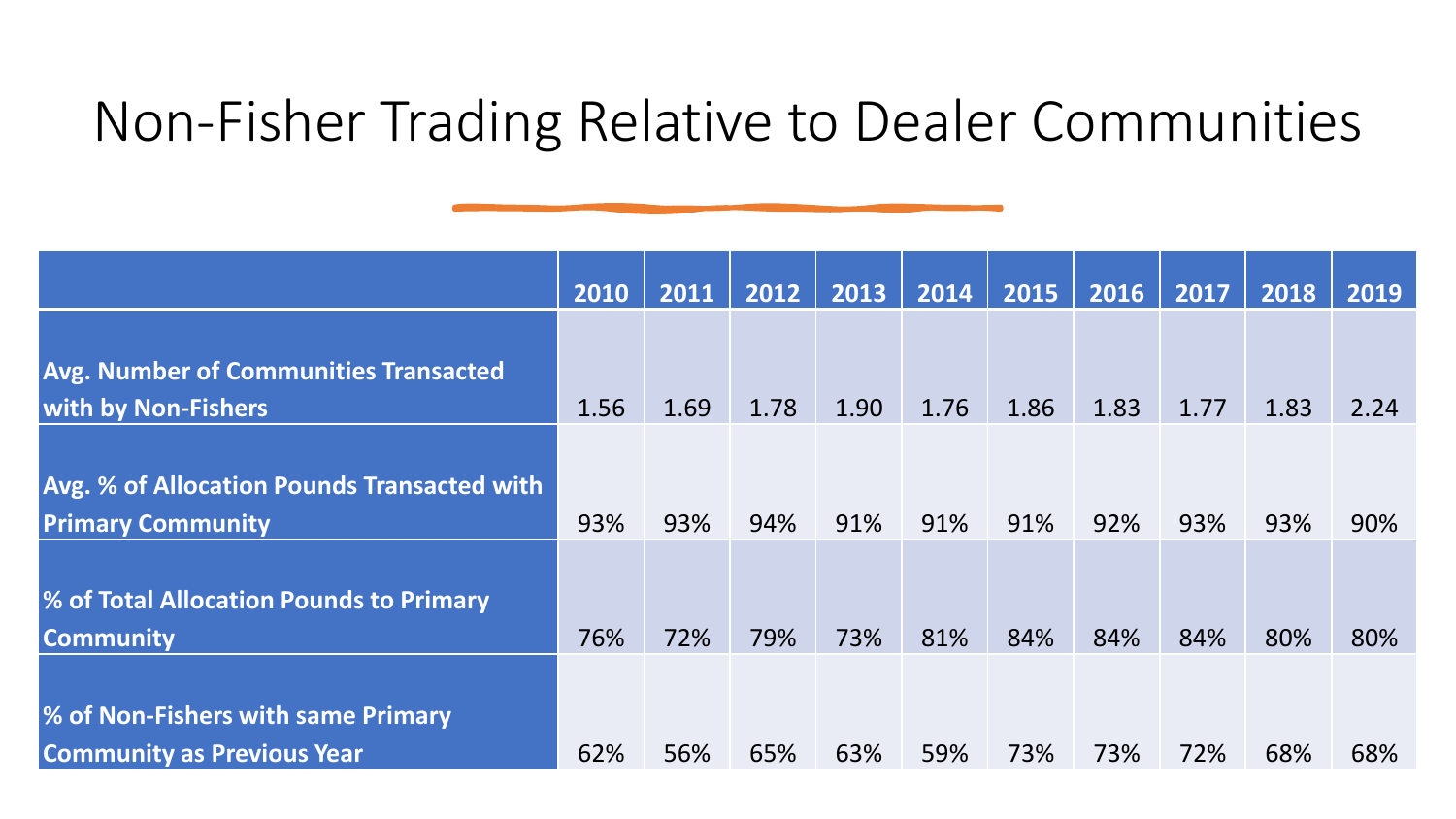#### Allocation Pounds Traded in Dealer Communities

|                                                                     |  | 2010  2011  2012  2013  2014  2015  2016  2017  2018  2019 |  |  |  |
|---------------------------------------------------------------------|--|------------------------------------------------------------|--|--|--|
| <b>1% of Allocation Pounds</b>                                      |  |                                                            |  |  |  |
| Traded Within Communities   70% 59% 66% 67% 69% 75% 73% 80% 75% 76% |  |                                                            |  |  |  |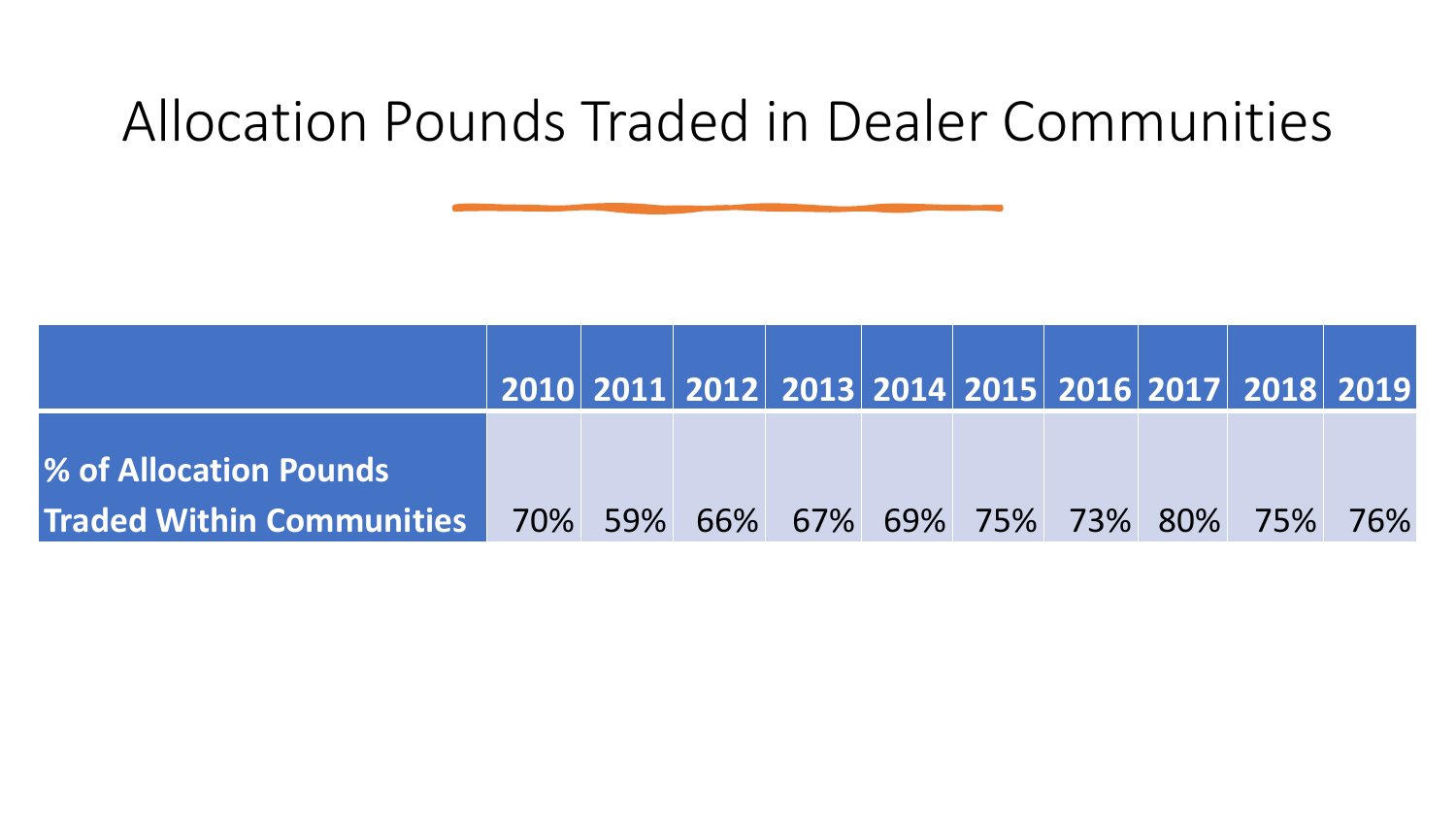Allocation Market Cointegration Analysis

- Given the tendency for allocation trading to occur through dealer-centric communities – is the allocation market segmented? Do different areas see different prices?
- A market is "the area within which the price of a good tends to uniformity…" (Stigler and Sherwin 1985)
- Law of One Price The price of a homogenous commodity traded in an efficient market should converge to a single price through arbitrage (Lamont and Thaler 2003)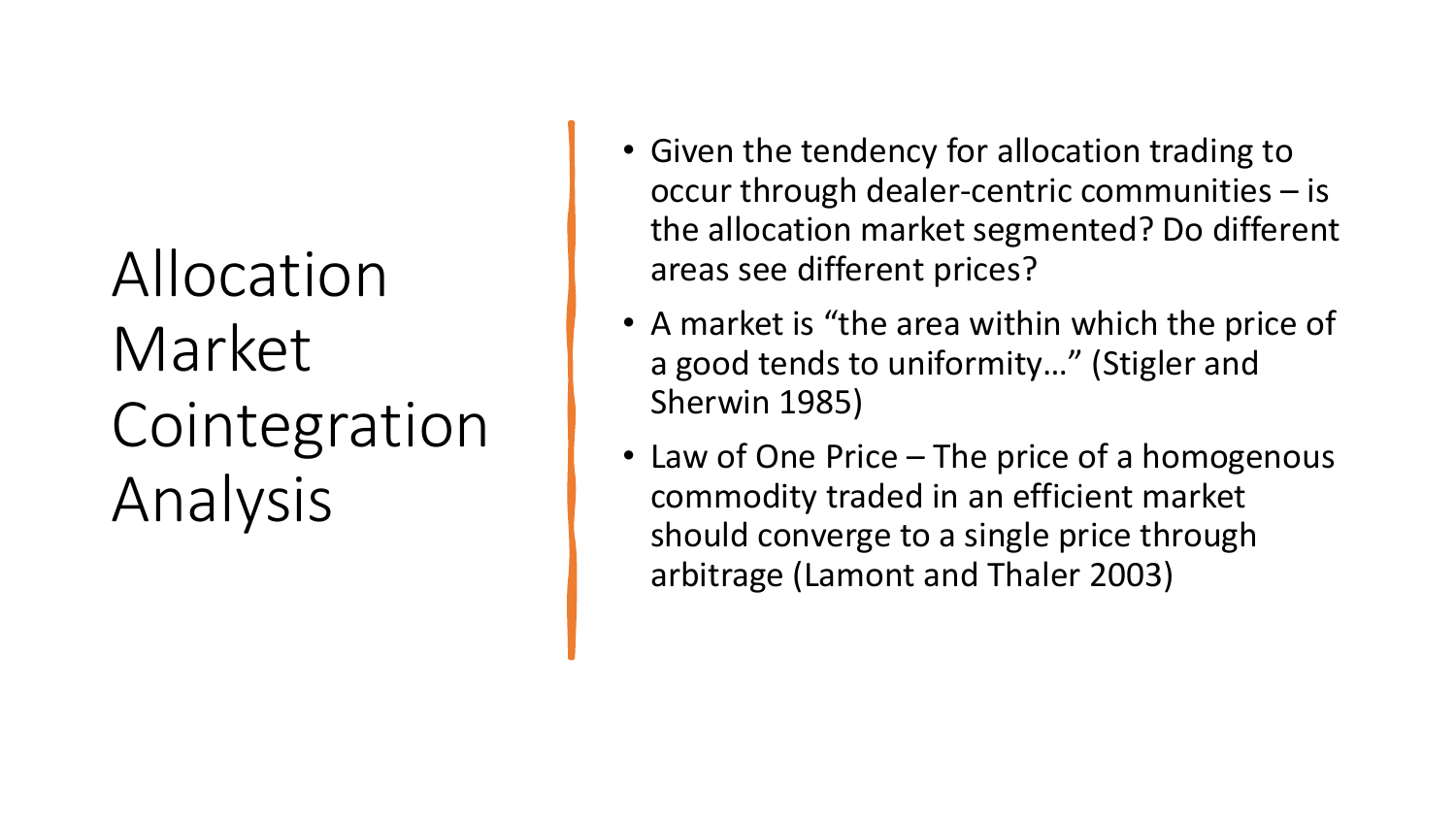### Allocation Market Cointegration Analysis



Region 1 – South and/or east of Taylor County, FL

Region 2 – Taylor County, FL to north and/or east of Plaquemines Parrish, LA

Region 3 – Plaquemines Parrish, LA westward

|                      | <b>Buyer Region</b> |        |        |  |  |  |  |  |  |
|----------------------|---------------------|--------|--------|--|--|--|--|--|--|
| <b>Seller Region</b> |                     |        | R      |  |  |  |  |  |  |
|                      | 91.10%              | 6.01%  | 10.42% |  |  |  |  |  |  |
|                      | 6.30%               | 91.85% | 14.79% |  |  |  |  |  |  |
|                      | 2.59%               | 2.14%  | 74.79% |  |  |  |  |  |  |

Source: gulfcouncil.org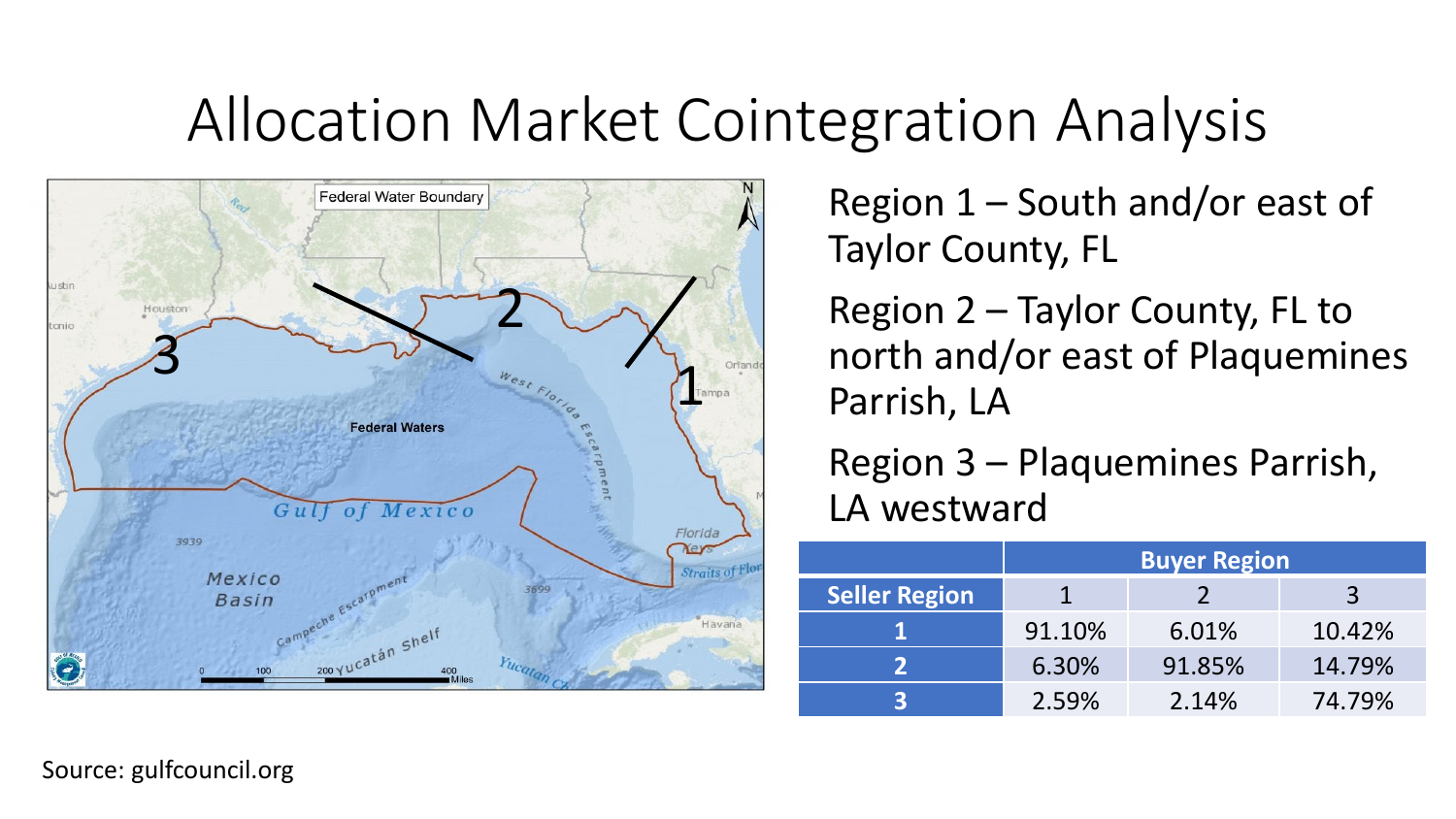### Cointegration Analysis Pricing Data

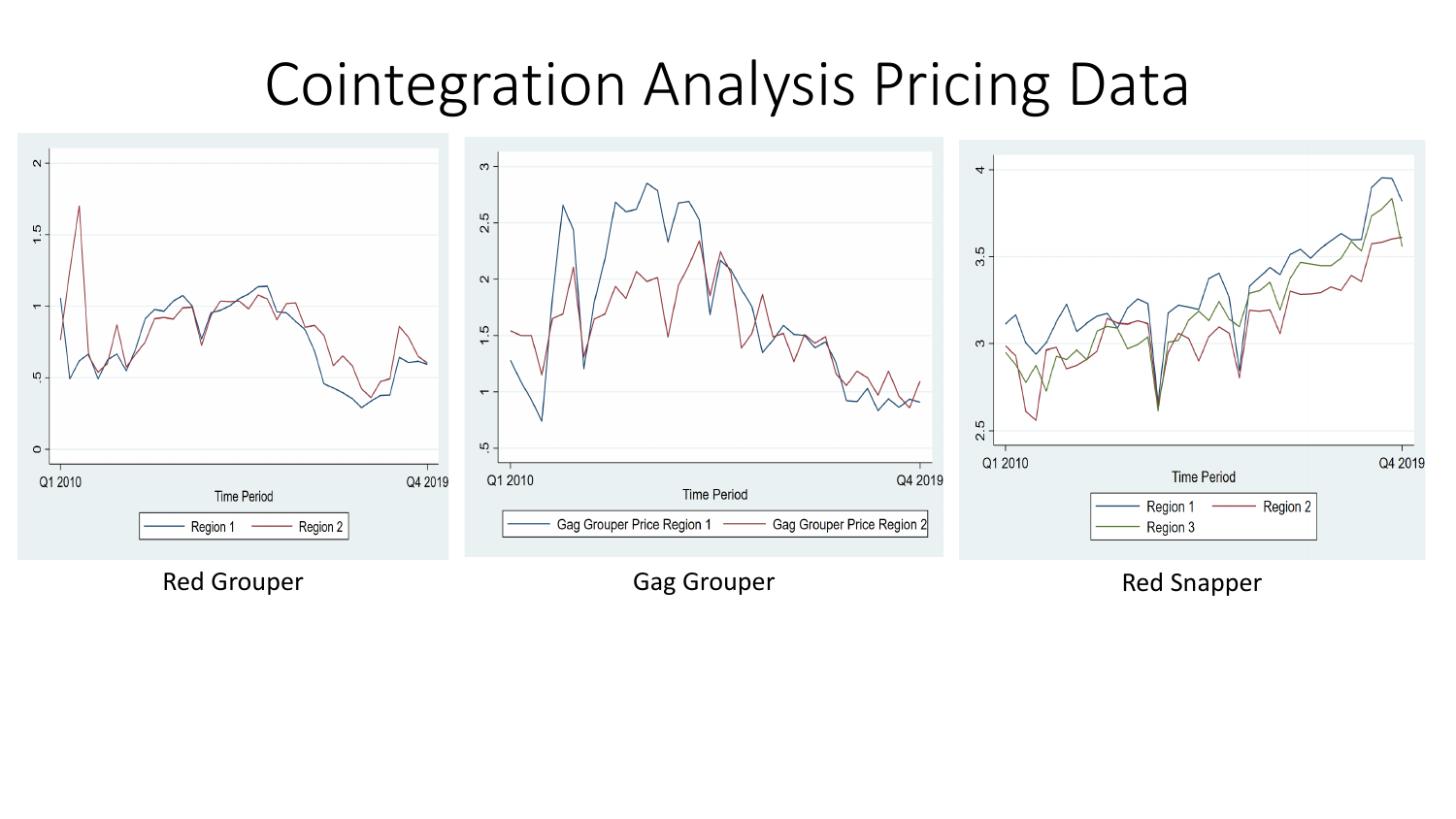### Cointegration Analysis Results

- Red grouper prices are cointegrated between regions 1 and 2, but we can reject the Law of One Price (prices move together but are not perfectly integrated)
- Gag grouper prices are cointegrated between regions 1 and 2, but we can reject the Law of One Price (prices move together but are not perfectly integrated)
- Red snapper prices are perfectly cointegrated between regions 1, 2, and 3 (failure to reject Law of One Price)
- Red and gag grouper findings with respect to the Law of One Price should be interpreted cautiously due to limited price data for Region 2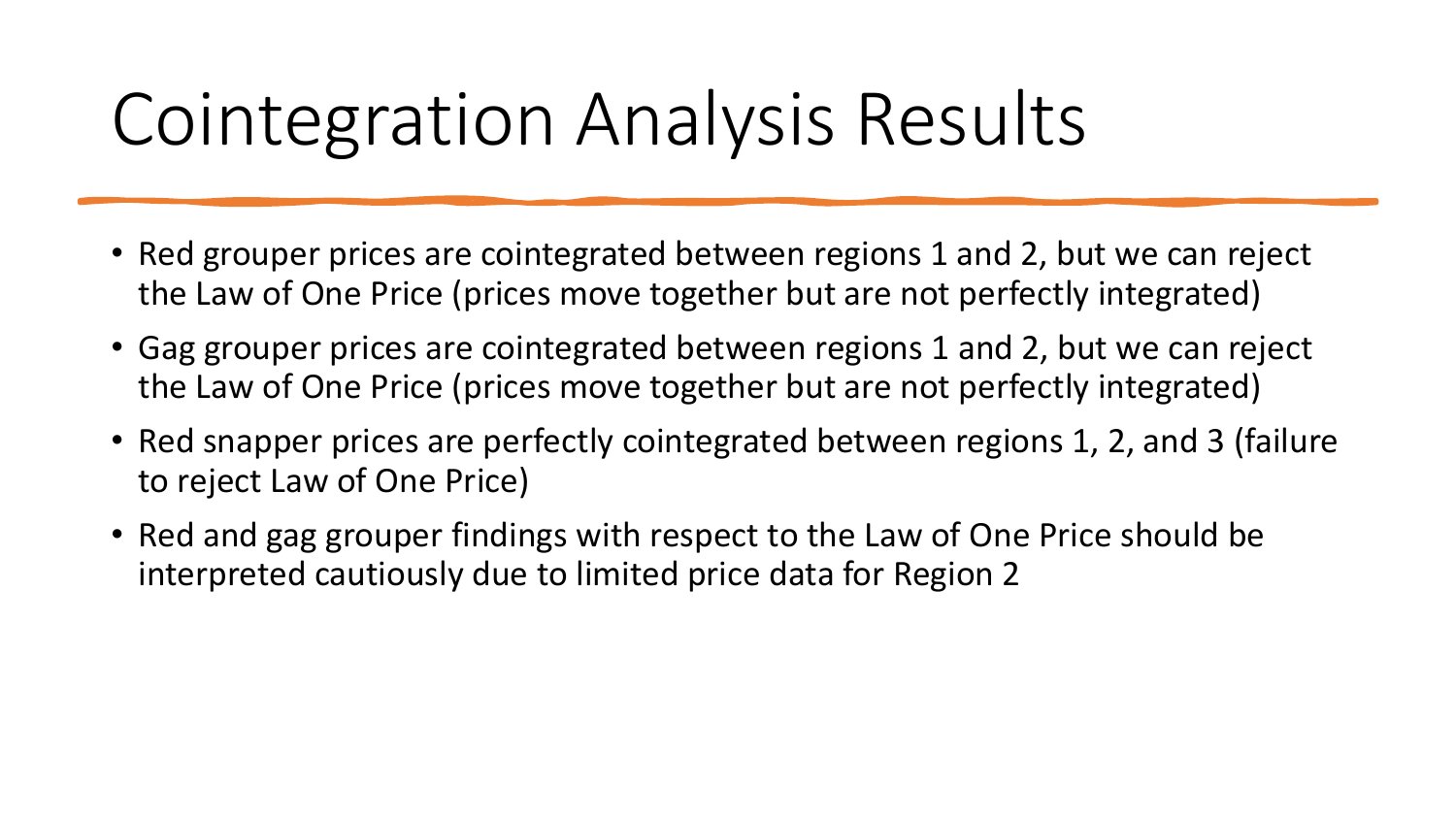### Conclusions

- Landings and quota markets are highly connected
- Dealers, generally, serve as brokers in the allocation market
- Dealers account for 20-50% of allocation pounds traded depending on species and year
- 71% of allocation trades occur **within** dealer-centric communities and this form of trading has increased in recent years
- Allocation prices across regions are cointegrated indicating prices move together